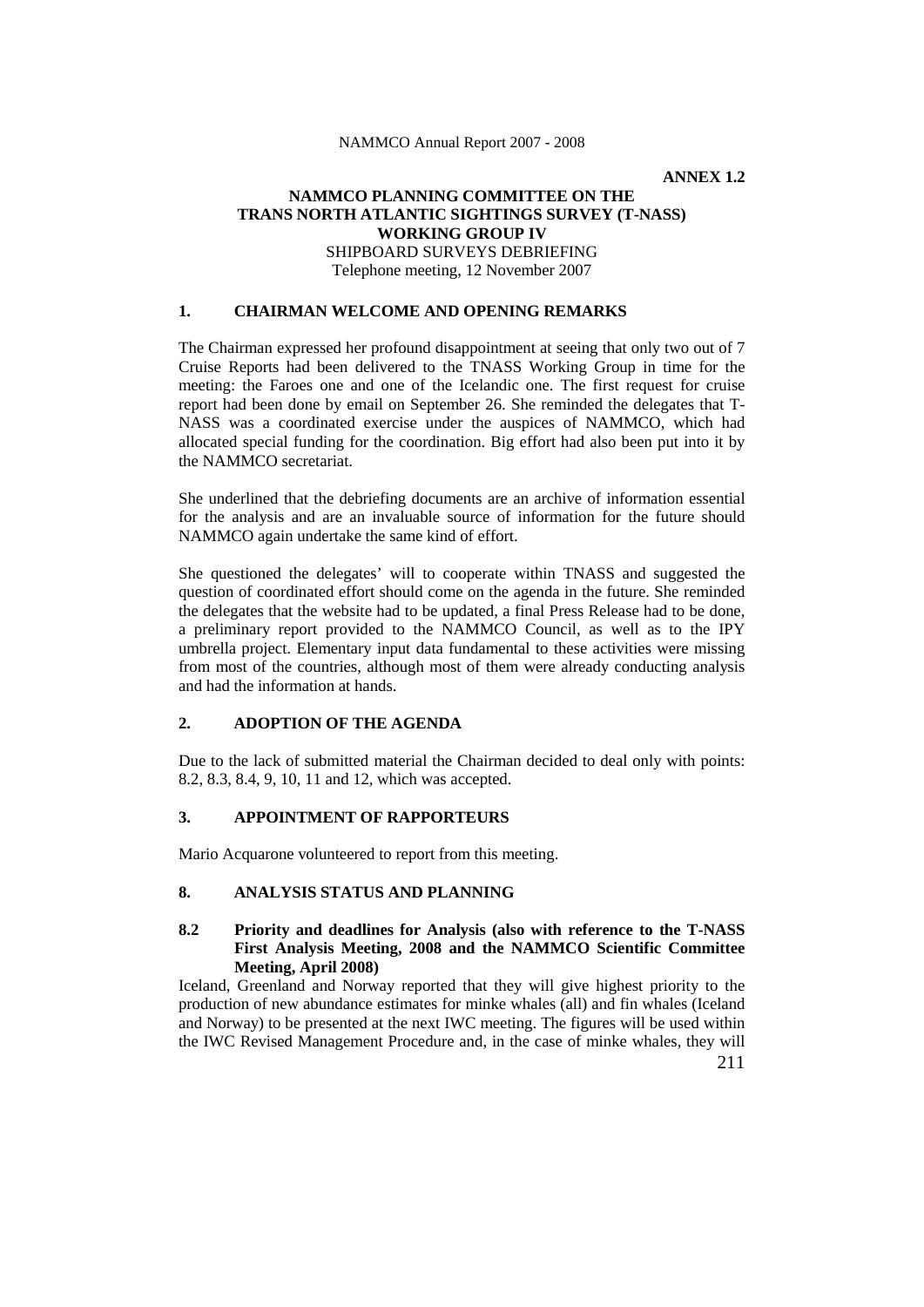#### Report of the Planning Committee T-NASS WG IV

be included into the IWC Implementation Review. In order to be considered at the IWC meeting in Chile in May 2008 the working papers will have to be submitted by the end of February 2008. It was noted that the Icelandic aerial estimate for minke and fin whales would also be presented there. Greenland mentioned that they planned to present new abundance estimates for all the big whales to the IWC.

The chairman noted that the above mentioned IWC February deadline will fall before the next NAMMCO TNASS meeting (April 5-7, see point 12), meaning that the T-NASS data would be presented to the IWC before being presented to and reviewed by a NAMMCO forum.

The Faroe Islands reported that they will give highest priority to the production of abundance estimates for pilot whales. There are no external deadlines, but there was money in 2007 allocated to this analysis, so it should start in 2007. They will begin by looking at sighting distribution and will decide which analysis they will perform based on the type of distribution.

#### **8.3 Plan for Analysis (Who does what and when?)**

Iceland will in a first time analyze their shipboard data using standard Line Transect Analysis and will consider using BT analysis later. Thorvaldur Gunnlaugsson is in charge of this first type of analysis.

Greenland will also use standard Line Transect Analysis for their shipboard minke whale data and reported that they had very few primary sightings (about 20 minke whales and much less for other species) and therefore it was unlikely that they would produce reliable estimates for other species. Mads Peter was in charge of this analysis, which was well underway with preliminary estimate already produced.

Norway reported that they will start by analyzing minke whale data first and then proceed to fin whale data. The results of both species will be presented to the IWC.

The Faroes will cooperate with Iceland for the analysis. Iceland will be responsible for producing estimates from both minke and fin whale Faroese data, while the Faroes will take the lead for Pilot Whale data analysis. If they exist, pilot whale data from other areas than the Icelandic will also analyzed jointly with the Faroese. They would therefore be interested in knowing in which survey blocks there were pilot whale data. They were considering hiring and external analyst, probably someone from David Borchers' lab, as was done in the past.

### **8.4 Acoustic data check-up and analysis**

The Chairman reported generally from the CODA debriefing meeting in St. Andrews and referred to the submitted material (SC/15/TNASS/35 and 36) for details.

212 Doug Gillespie (SMRU) has volunteered to check the quality and quantity of the TNASS Acoustic Data through random screening to better assess the need and possibility for detailed analysis. This was needed to find the right type and amount of funding for the analysis. The delegates agreed to send a copy of both the acoustics and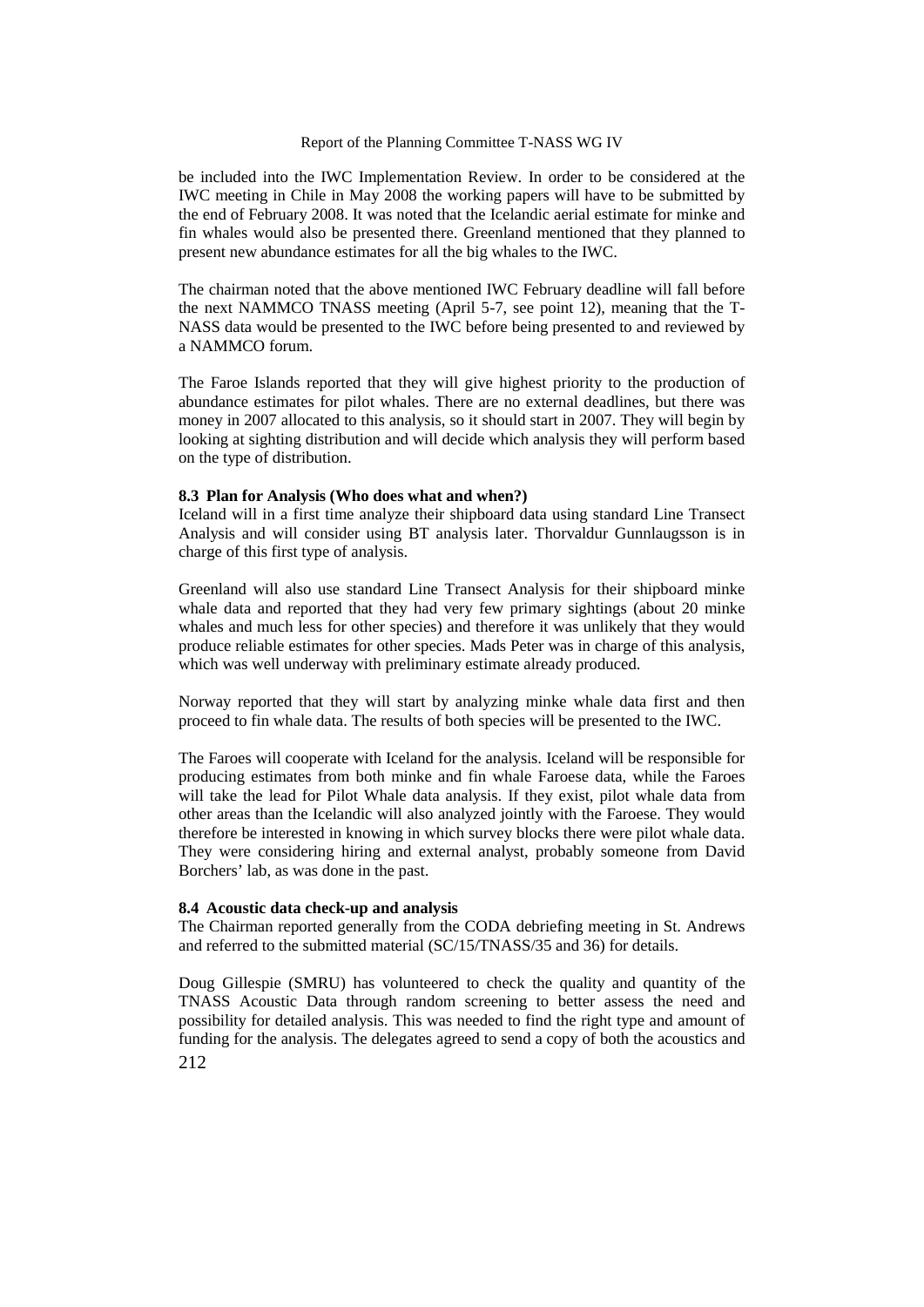sighting database to Doug Gillespie at SMRU within the nearest future. Genevieve Desportes will re-con tact Doug to see how this could be best done and inform the delegates.

The Faroes noted that Phil Hammond (SMRU) had offered to include the Faroese acoustical data into the CODA data analysis. However he was not sure if this offer was sill valid and could not assess the timeframe for analysis. Also he thought that the Faroes data would be best analysed together with the other T-NASS data. He was ready to send the data for screening.

There was maybe some electrical noise on the Greenlandic recordings which might complicate or even impede any analysis. The Chairman noted that if Malene was not completely sure of the quality of the data, they could be sent to Doug, who had informed at the CODA meeting, that often parasite noise could be dealt with. Fernando Ugarte wondered if the data had not already been sent and will check with Malene what has happened with the Greenlandic acoustic data.

# **9. COOPERATION WITH CODA**

### **9.1 Exchange of cruise reports between CODA and TNASS**

The Chairman referred to an email round that had been sent to the delegates about the exchange of cruise reports and reported that she had received the agreement of Gisli Vikingsson and had not received any opposition to or negative comments about this exchange from others.

As agreed CODA has sent their Cruise Reports to NAMMCO (SC/15/TNASS/35) as well as the minute of the CODA debriefing meeting (SC/15/TNASS/36). CODA expected to receive the TNASS Cruise Reports and the minutes of the T\_NASS debriefing minutes in the nearest future.

# **9.2 Coordinated Data Analysis with T-NASS**

The Chairman reminded the delegates of CODA's renewed interest to continue cooperation with TNASS, especially for spatial analysis.

# **10 PRESS RELEASE AND INPUT TO WEB SITE**

The Secretariat reminded the delegates that for the production of a press release and for input to the NAMMCO web site they should provide before the end of this week:

- The data of total planned and realised effort (missing for Greenland)
- A general map of the realised effort (missing for Greenland, the two Norwegian vessels and two of the Icelandic vessels)
- One map of the sightings for at least one species (preferably Fin Whale, missing for same as above).
- In case the Delegates cannot produce the maps themselves they have the option to send the Logger Database to the Secretariat.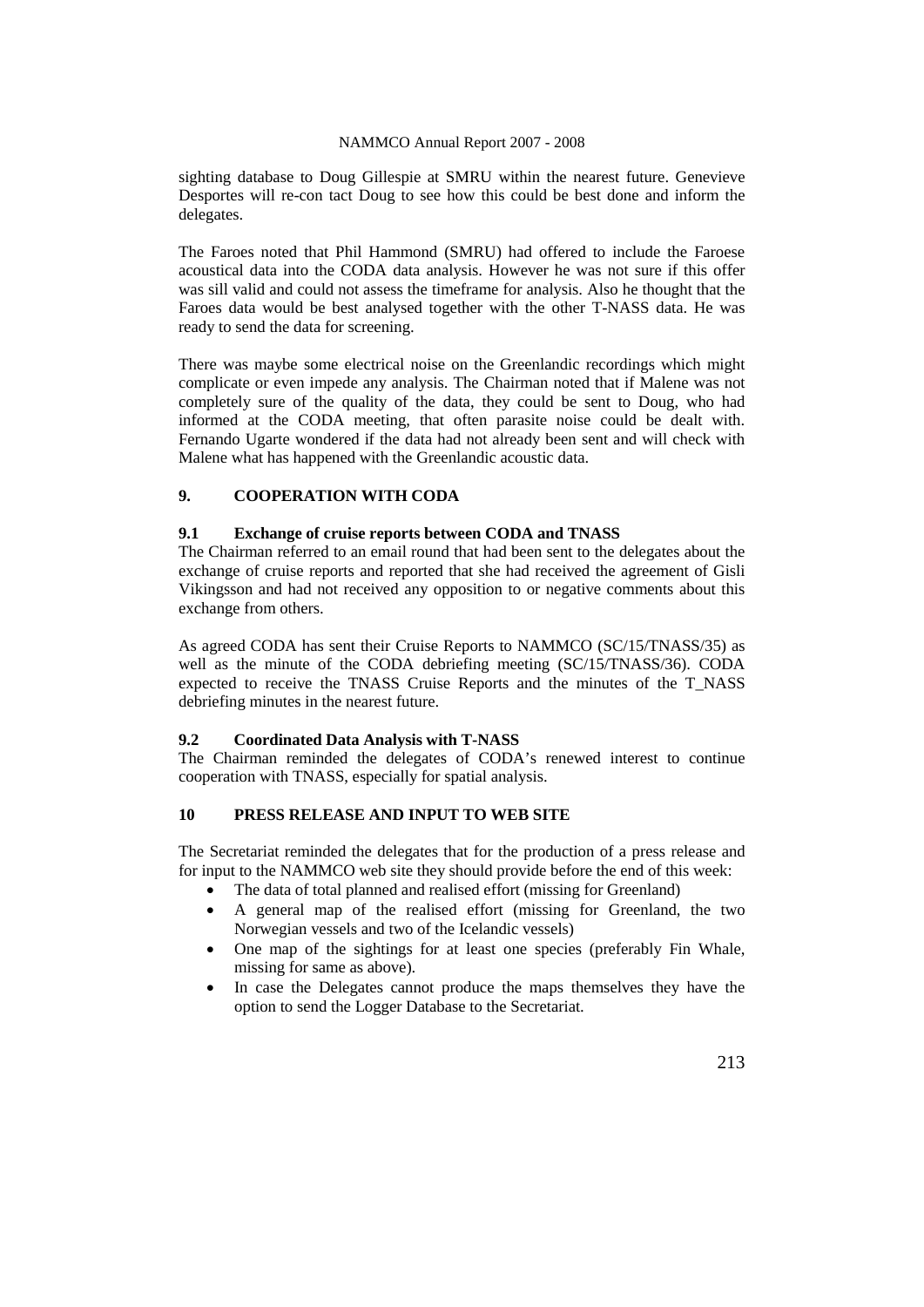#### Report of the Planning Committee T-NASS WG IV

### **11 OTHER ITEMS**

All the Delegates agreed that they will make their Cruise Report available to the Secretariat before end of November 2007.

Iceland expressed interest in analyzing the TNASS Extension Surveys data, for minke and fin whale.

## **12 NEXT MEETING**

The next TNASS Working Group meeting is tentatively set to April 5-7, 2008 in Reykjavik, back to back with the IWC Fin Whale WG meeting. Gisli Vikingsson has promised that he will give feedback before the end of the week about the dates of the IWC meeting.

It was proposed to invite the following external experts, besides the external member of the T-NASS working group (Hammond, Donovan and Palka)

- Hans Skaug
- Someone from David Borcher's lab
- Dan Pike (his status is to be defined: as Icelandic Scientist or as Invited Expert).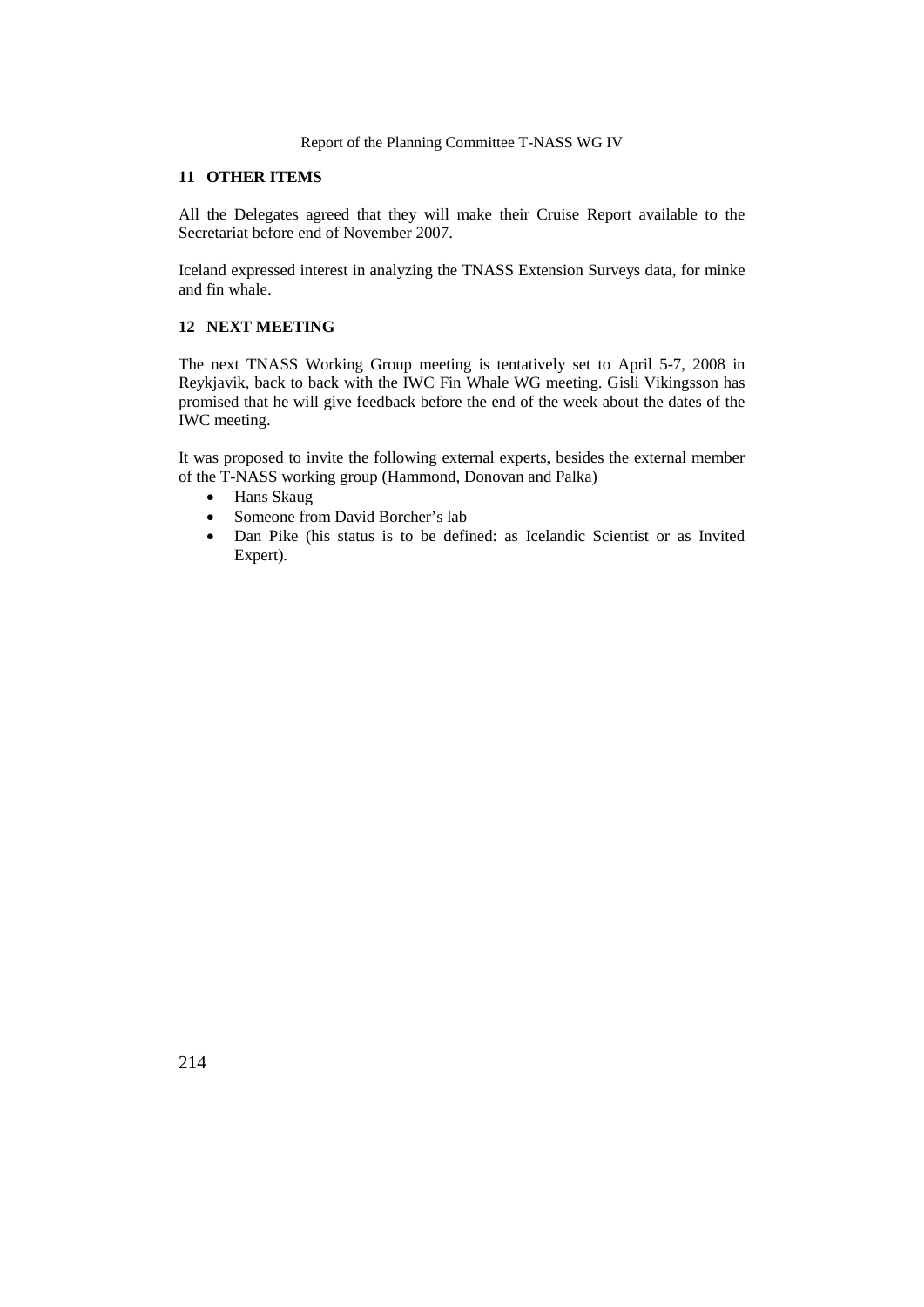Appendices 1 & 2

**Appendix 1 - AGENDA (Part 1)**

#### **1. CHAIRMAN WELCOME AND OPENING REMARKS**

- **2. ADOPTION OF THE AGENDA**
- **3. APPOINTMENT OF RAPPORTEURS**
- **4. T-NASS OVERVIEW AND STATUS (by Geneviève Desportes)** a. Budget

# **5. CRUISE EVALUATION PER PLATFORM [c](#page-4-0)**

- a. Platform and Equipment Preparation
- b. Data Collection Procedures
- c. Evaluation of Observers
- d. Feedback from Observers
- e. Completed Effort (amount and distribution)
- f. Collected Data Quality (e.g. angle and distance)
- g. Overall Evaluation

# **6. GENERAL EVALUATION**

- h. Use of BT method
- i. Cooperation with SMRU regarding equipment and guidelines
- j. Cooperation with SMRU regarding land back-up during the cruise
- k. Coordination between vessels
- l. General T-NASS coordination
- m. Other

# **7. DATA COLLECTED (number of sightings, tracks, duplicates)**

- n. Target species:
	- i. Fin Whales
	- ii. Minke Whales
	- iii. Humpback Whales
	- iv. Pilot Whales

- modification to planned procedures (as described in observer guidelines)
- map of effort planned and achieved, including transect identification
- sightings distribution for the main species
- visual data obtained
- acoustic data obtained
- validation procedures both during the cruise and afterwards
- evaluation (w. description of main problems encountered)
- methodology
- data collection procedures
- observers
- platform suitability
- other.

<span id="page-4-0"></span> $\epsilon$  The Cruise Reports from each of the platforms should at least address the following points and should be circulated at the latest by 8:00 am UTC Monday 12 November 2007: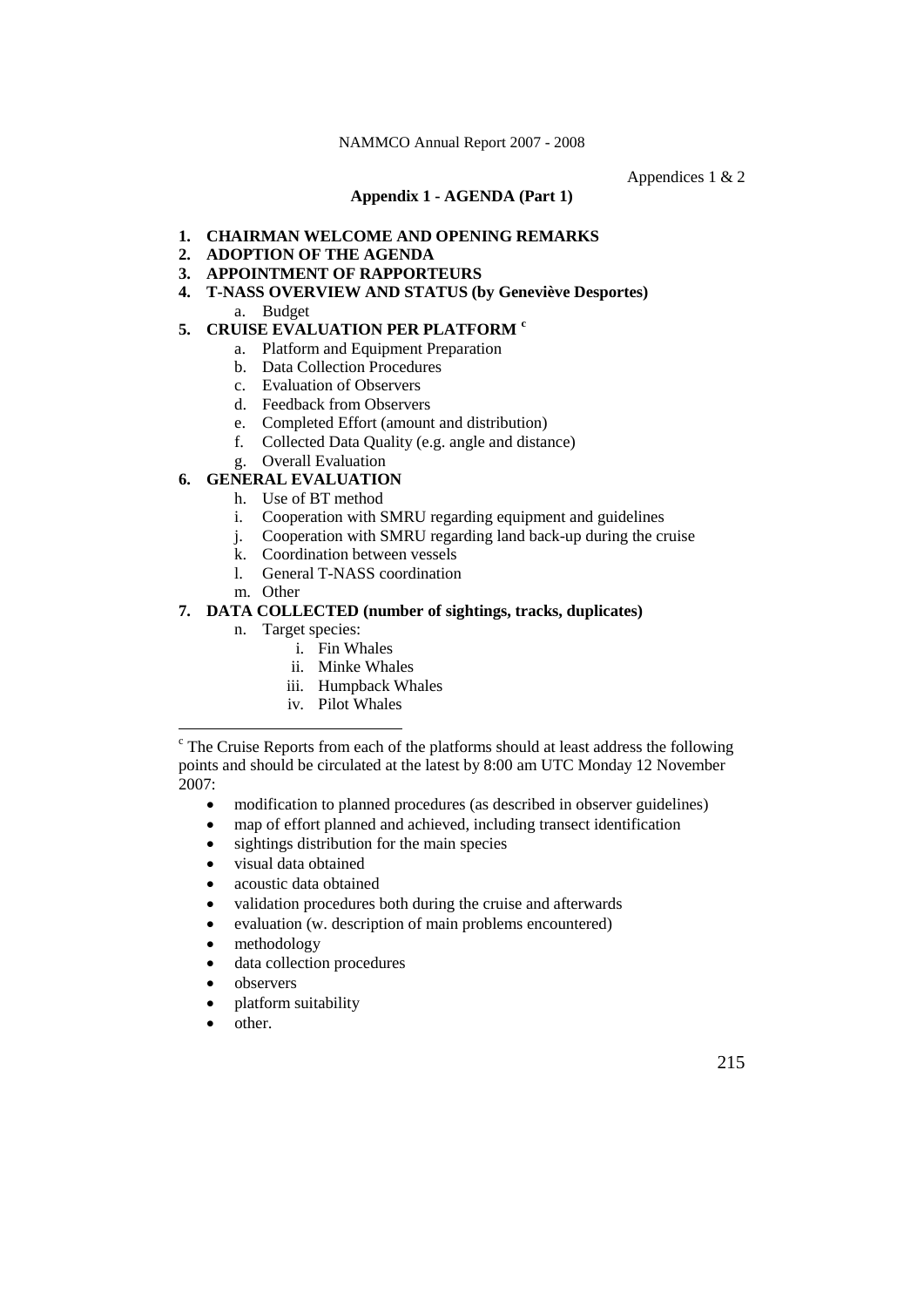Report of the Planning Committee T-NASS WG IV

- v. Harbour Porpoises
- o. Other species
- p. Acoustic data

# **8. ANALYSIS STATUS AND PLANNING**

- q. What is possible with the data collected? (e.g. standard Line Transect Analysis, BT method)
- r. Priority and deadlines for Analysis (also with reference to the T-NASS First Analysis Meeting, 2008 and the NAMMCO Scientific Committee Meeting, April 2008)
- s. Plan for Analysis (Who does what and when?)
- t. Acoustic data check-up and analysis

### **9. COOPERATION WITH CODA**

- u. Exchange of cruise reports
- v. Coordinated Data Analysis with T-NASS

**10. PRESS RELEASE AND INPUT TO WEB SITE**

**11. OTHER ITEMS**

# **12. NEXT MEETING.**

**NB** Items 5. - 7. not considered because of insufficient documentation available 12 November 2007.

# **Appendix 2 - LIST OF DOCUMENTS**

Telephone meeting, 12 November 2007

| Doc. No.       | Agenda  | <b>Title</b>                                                                           |
|----------------|---------|----------------------------------------------------------------------------------------|
| SC/15/TNASS/24 |         | Report from the $3^{rd}$ Planning Meeting – St.<br>Andrews                             |
| SC/15/TNASS/25 | 1       | List of Participants                                                                   |
| SC/15/TNASS/26 | 2       | Draft Agenda                                                                           |
| SC/15/TNASS/27 |         | List of Documents                                                                      |
| SC/15/TNASS/28 | 4       | T-NASS Overview (by Geneviève Desportes)                                               |
| SC/15/TNASS/29 | 5, 6, 7 | Missing - Cruise Report <sup>d</sup> from Arni Fridriksson II<br>(by Gisli Víkingsson) |

<span id="page-5-0"></span><sup>&</sup>lt;sup>d</sup> The Cruise Reports from each of the platforms should at least address the following points and should be circulated at the latest by 8:00 am UTC Monday 12 November 2007:

- modification to planned procedures (as described in observer guidelines)
- map of effort planned and achieved, including transect identification
- sightings distribution for the main species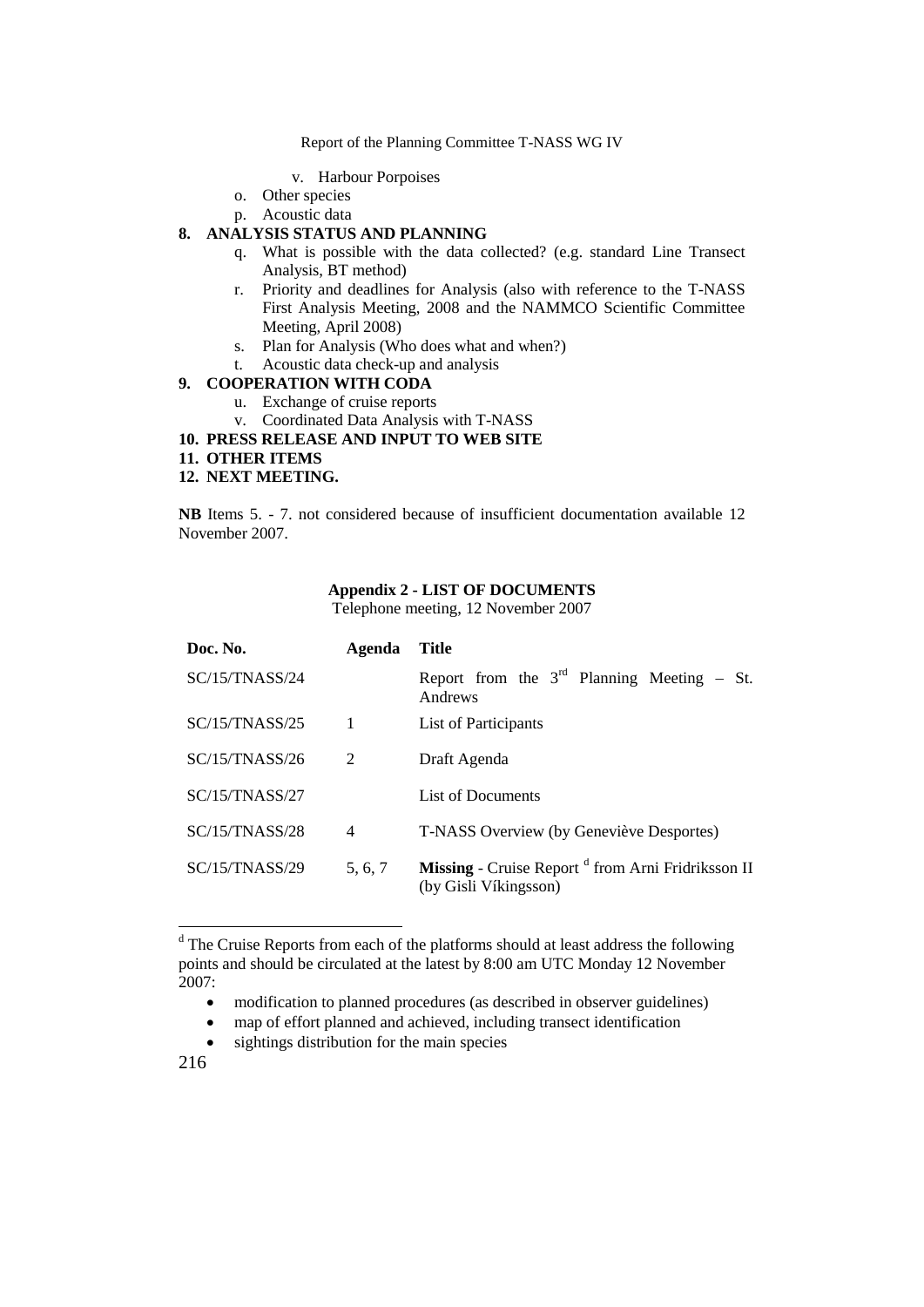| SC/15/TNASS/30 | 5, 6, 7 | Cruise Report <sup>e</sup> from Venus - Genevieve Desportes<br>and Sverrir D. Halldórsson.                                                                                    |
|----------------|---------|-------------------------------------------------------------------------------------------------------------------------------------------------------------------------------|
| SC/15/TNASS/31 | 5, 6, 7 | Missing - Cruise Report <sup>e</sup> from Jákup B (by<br>Thorvaldur Gunlaugsson) $-$ a former preliminary<br>version had been uploaded by the Secretariat                     |
| SC/15/TNASS/32 | 5, 6, 7 | Cruise Report <sup>e</sup> from Thor Chaser - Bjarni<br>Mikkelsen                                                                                                             |
| SC/15/TNASS/33 | 5, 6, 7 | <b>Missing</b> – Cruise Report $e$ from Tulugaq (Jakob<br>Rye)- - a simple Logbook for the Tulugaq had<br>been uploaded by the Secretariat                                    |
| SC/15/TNASS/34 | 5, 6, 7 | <b>Missing</b> – Cruise reports $e^{\text{th}}$ from Ulvos and Havsel<br>(by Niels Øien). An en email message reporting on<br>the cruise had been uploaded by the Secretariat |
| SC/15/TNASS/35 | 9       | <b>CODA Cruise Reports (Collated)</b>                                                                                                                                         |
| SC/15/TNASS/36 | 9       | <b>CODA Debriefing Report - minutes</b>                                                                                                                                       |
| SC/15/TNASS/O2 |         | <b>T-NASS Cruise Leader Guide</b>                                                                                                                                             |
| SC/15/TNASS/O3 |         | <b>T-NASS Observer Guide</b>                                                                                                                                                  |
| SC/15/TNASS/O4 |         | LOGGER Manual for CODA and T-NASS 2007                                                                                                                                        |
| SC/15/TNASS/O5 |         | <b>Validation Manuals</b>                                                                                                                                                     |
| SC/15/TNASS/O6 |         | <b>Acoustic Manual</b>                                                                                                                                                        |
| SC/15/TNASS/O7 |         | Forms and Sheets                                                                                                                                                              |
|                |         |                                                                                                                                                                               |

- visual data obtained
- acoustic data obtained
- validation procedures both during the cruise and afterwards
- evaluation (w. description of main problems encountered)
- methodology
- data collection procedures
- observers
- platform suitability
- other

 $\overline{a}$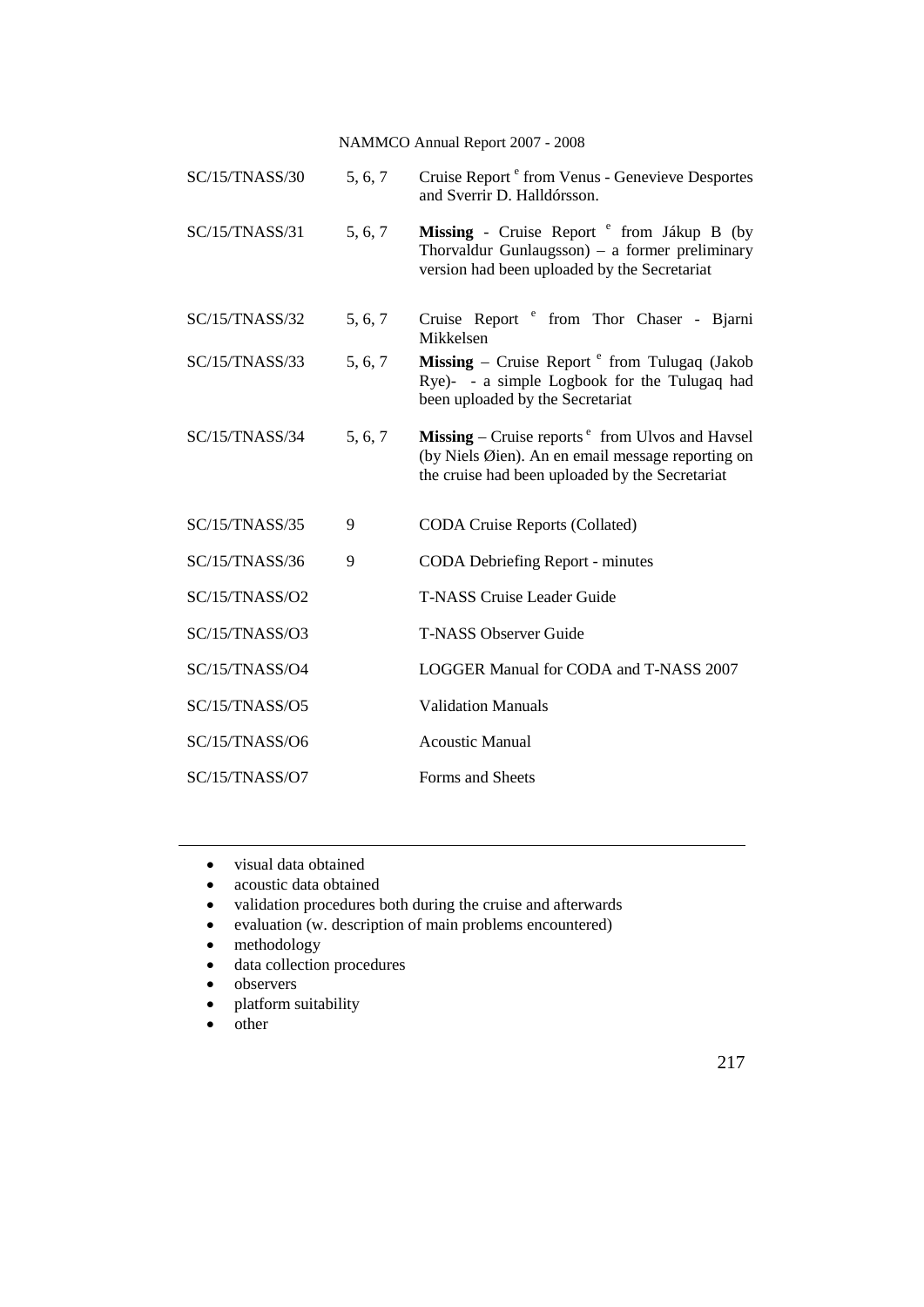Appendix 3

# **A NOTE ABOUT THE T-NASS AERIAL TELEPHONE DEBRIEFING** Telephone meeting, 13 November 2007

The T-NASS Aerial Survey Debriefing teephone meeting scheduled for Tuesday, 13 November 2007 14:00 UTC was cancelled by the Chairman due to the paucity of documents available for discussion. Only the Icelandic report from Dan Pike was received, and the Canadian and Greenlandic reports were missing.